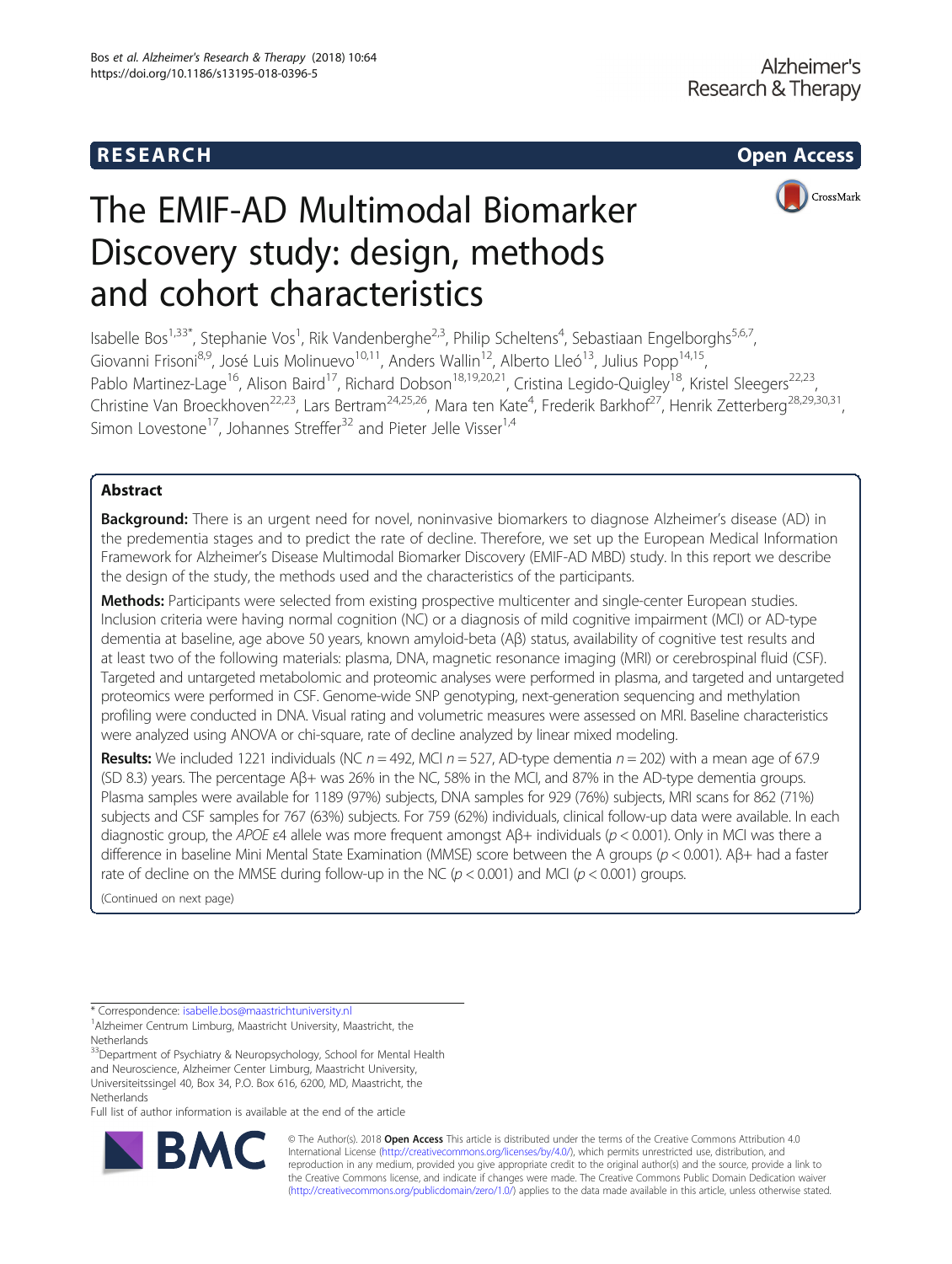## (Continued from previous page)

Conclusions: The characteristics of this large cohort of elderly subjects at various cognitive stages confirm the central roles of Aβ and APOE ε4 in AD pathogenesis. The results of the multimodal analyses will provide new insights into underlying mechanisms and facilitate the discovery of new diagnostic and prognostic AD biomarkers. All researchers can apply for access to the EMIF-AD MBD data by submitting a research proposal via the EMIF-AD Catalog.

Keywords: Alzheimer's disease, Biomarkers, Multimodal, Proteomics, Genomics, Metabolomics, Plasma, Magnetic resonance imaging, DNA, Cerebrospinal fluid,

## Background

Over the last decade great progress has been made in diagnosing Alzheimer's disease (AD) at an early disease stage, including before the onset of dementia [\[1,](#page-7-0) [2\]](#page-7-0). The biomarkers amyloid-beta (Aβ) and tau in cerebrospinal fluid (CSF) or amyloid and tau load via positron emission tomography (PET) have become indispensable in the AD research field, especially as part of clinical trials for disease modification and secondary prevention [\[3](#page-7-0)–[6](#page-7-0)]. Nonetheless, a better understanding of the underlying pathophysiological disease mechanisms as well as the discovery of diagnostic and prognostic markers that are inexpensive and minimally invasive to obtain would enhance the development of therapeutic interventions.

Currently, CSF and PET biomarkers are commonly used for the early diagnosis and prognosis of AD [[7](#page-7-0)–[9\]](#page-7-0). However PET imaging is fairly expensive and not universally available and the procedure for obtaining a PET scan as well as CSF data are relatively invasive. Given this, complementing these highly specific biomarker modalities with markers in more readily accessible biofluids would mark an important step forward. Consequently, many initiatives have been undertaken to discover and validate blood-based biomarkers for AD pathology [\[10](#page-7-0), [11](#page-7-0)], but so far results have been limited, due to small sample sizes, single modality analyses or other methodological issues [\[12\]](#page-7-0). One critical issue so far has been the design (comparing individuals with AD-type dementia with controls), which made the studies unsuitable for discovery of markers for the preclinical disease phase. To seek markers for the preclinical phase, a more sensitive and gradual approach has been proposed, described as the "endophenotype approach" where discovery is predicted on a measure of pathology [[13](#page-7-0)]. Therefore, we designed the current study to enhance blood-based biomarker discovery by performing a series of omics techniques (e.g., proteomics, metabolomics, genomics) in a large cohort across the AD clinical disease spectrum, using an endophenotype approach.

This study was performed as a part of the European Medical Information Framework for Alzheimer's disease (EMIF-AD; [http://www.emif.eu\)](http://www.emif.eu). Funded through the Innovative Medicines Initiative (IMI), the EMIF project was established to facilitate the process of reusing and combining existing healthcare data with a focus on two therapeutic areas in the first instance: metabolic diseases and AD. One of the main aims of the EMIF-AD project is to accelerate the discovery of novel diagnostic and prognostic biomarkers for AD and to unravel the underlying pathophysiological mechanisms, using existing data and existing samples, that would otherwise be inaccessible to research beyond the project teams responsible for the collection. In this report, we will describe the set-up of the EMIF-AD Multimodal Biomarker Discovery (EMIF-AD MBD) study, the methods as well as the characteristics of the included subjects. The results of the single and multimodal analyses will be described in future publications.

## Methods

#### General outline

In the EMIF-AD MBD study we retrospectively combined and reused clinical data, samples and scans that had already been collected as part of existing prospective cohort studies. We aimed to include a total of 1000 subjects across the clinical AD spectrum: 400 subjects with normal cognition (NC), 400 subjects with mild cognitive impairment (MCI) and 200 subjects with mild AD-type dementia. To create a balanced design in terms of progression and to enable endophenotype designed biomarker studies, we intended to include 50% Aβ-positive (Aβ+) individuals and 50% Aβ-negative (Aβ–) individuals in the groups with NC and MCI. To conduct multimodal analyses, we initially aimed to include subjects who had material from MRI, plasma, DNA and CSF. Later, we adjusted this to subjects with material available in at least two of the modalities listed.

#### Selection of cohorts

We used the EMIF-AD Catalog [\(https://emif-catalo](https://emif-catalogue.eu)[gue.eu](https://emif-catalogue.eu)), established as part of the objective of the EMIF which seeks to enable the finding, assessment and reutilization of preexisting data. The EMIF-AD Catalog contains metadata about European AD cohorts, enabling the selection of studies that included subjects who, in this instance, met the following inclusion criteria: data on Aβ status, measured in CSF or by amyloid positron emission tomography (PET); age above 50 years at baseline; and availability of MRI scans, plasma and DNA samples. We identified 16 suitable cohorts. Two cohorts declined due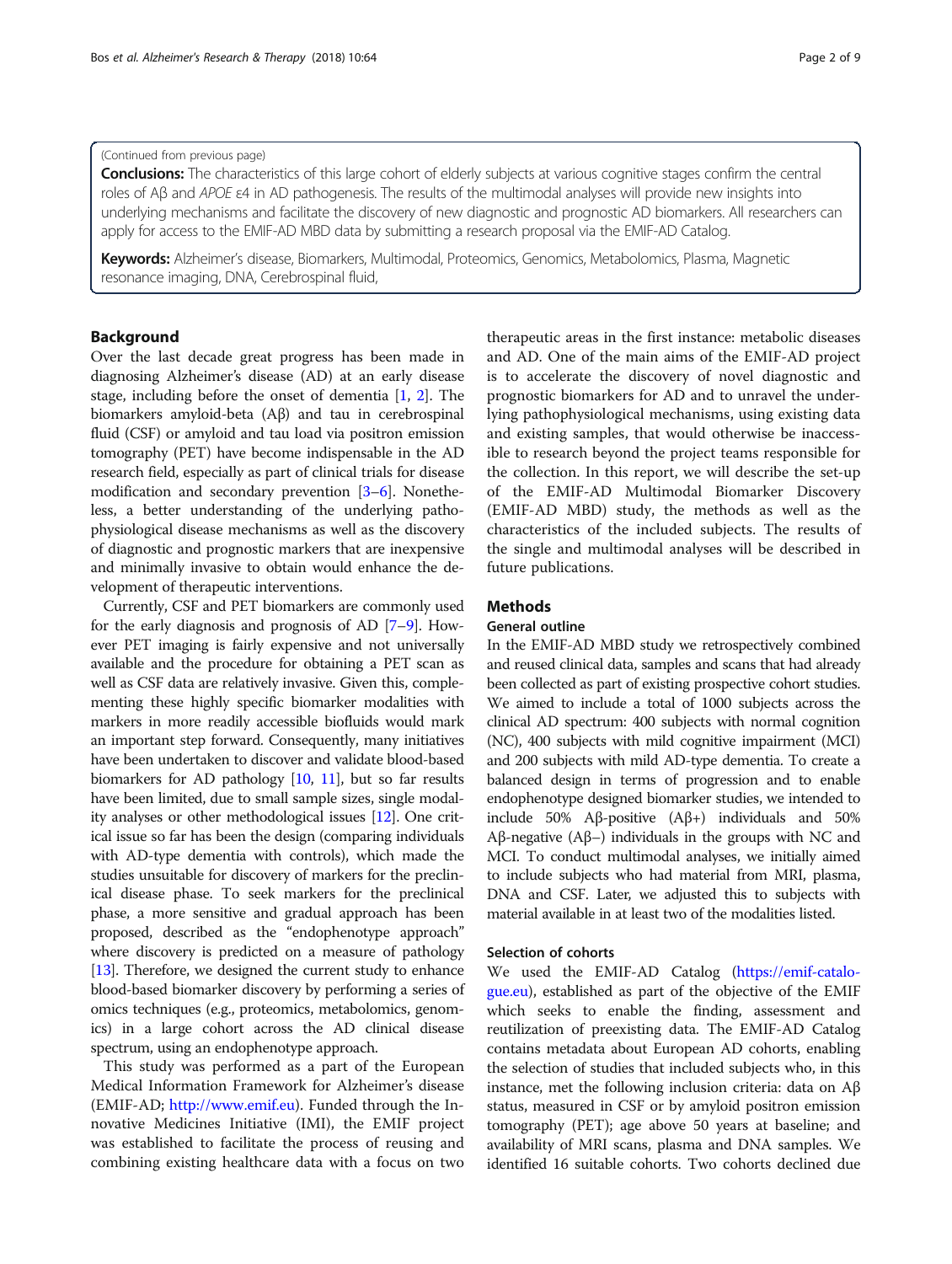to other research interests. Three cohorts were interested to collaborate, but unable because of legal and/or ethical restrictions, or unavailability of sufficient sample volumes. The 11 selected cohorts included three multicenter studies—EDAR ( $n = 204$ ) [[14](#page-7-0)], PharmaCog ( $n = 147$ ) [[15](#page-7-0)] and DESCRIPA ( $n = 29$ ) [[16](#page-7-0)]—and eight single centers: Antwerp ( $n = 149$ ) [\[17\]](#page-7-0), Amsterdam ( $n = 172$ ) [\[18\]](#page-7-0), Barcelona Sant Pau  $(n = 45)$  [\[19\]](#page-7-0), Barcelona IDIBAPS  $(n = 120)$  $(n = 120)$  $(n = 120)$  [20], Leuven (*n* = 180) [\[21\]](#page-7-0), San Sebastian GAP (*n* = 40) [[22](#page-8-0)], Gothenburg ( $n = 95$ ) [\[23\]](#page-8-0) and Lausanne ( $n = 40$ ) [[24\]](#page-8-0). Of these 11 cohorts, DESCRIPA, EDAR, PharmaCog, Amsterdam, Antwerp and Gothenburg were linked to partners in the EMIF-AD, while the other five cohorts participated as affiliated data providers (ADP). All cohorts (e.g., partners and ADP) signed a material transfer agreement. The ADP also agreed to the EMIF project agreement. Study managers from each cohort selected the subjects based on the following criteria: age above 50 years at baseline; availability of Aβ status at baseline measured in CSF or via PET; availability of neuropsychological and clinical data; availability of at least two of the following materials: MRI scan, plasma sample, DNA samples or CSF sample; and absence of neurological, psychiatric or somatic disorders that could cause cognitive impairment. The local medical ethical committee in each center approved the study. Subjects had already provided written informed consent at the time of inclusion in the cohort for use of data, samples and scans. Figure 1 shows a timeline of the different events in establishing this cohort, from the search in the EMIF Catalog to the wet-lab analyses.

#### Baseline diagnoses

In all cohorts, the definition for NC was a normal performance on neuropsychological assessment (within 1.5 SD of the average for age, gender and education). Five cohorts also used a score of 0 on the Clinical Dementia Rating (CDR) [\[25\]](#page-8-0) and a single cohort used a cutoff value < 3 on the Global Deterioration Scale [[26\]](#page-8-0) to determine NC. Diagnosis of MCI was made according to the criteria of Petersen [\[27\]](#page-8-0) in nine cohorts. Two cohorts used the Winblad et al. criteria [\[28\]](#page-8-0) to diagnose MCI. All cohorts used the National Institute of Neurological and Communicative Disorders and Stroke–Alzheimer's Disease and Related Disorders Association criteria (NINCDS-ADRDA) criteria [[29](#page-8-0)] to diagnose AD-type dementia. Additional file [1](#page-6-0): Table S1 presents the diagnostic criteria used per center.

## Clinical data

All cohorts were asked to contribute available data on demographics, clinical information, neuropsychological testing and Aβ status, as presented in Table [1](#page-3-0). Medication use and comorbidities were classified into a number of categories, for which we created dichotomous variables (Table [1\)](#page-3-0).

Cognitive data were collected in all cohorts. The cognitive tests used varied across centers. Only the Mini Mental State Examination (MMSE) was administered in all centers and was available for nearly all subjects  $(n = 1216)$ . We requested at least one test from the following cognitive domains: memory, language, attention, executive functioning and visuoconstruction  $[16]$  $[16]$ . For each cognitive domain, we selected a primary test (Table [1\)](#page-3-0). If the preferred tests were not available, we selected an alternative priority test from the same cognitive domain. Additional file [2:](#page-6-0) Table S2 provides an overview of the different tests used for each cognitive domain. For each test, we requested the raw scores and, if available, z-scores calculated based on local normative data. If local normative data were unavailable, we calculated z-scores based on published normative data from healthy controls for that test. Per cognitive domain, we combined z-scores which

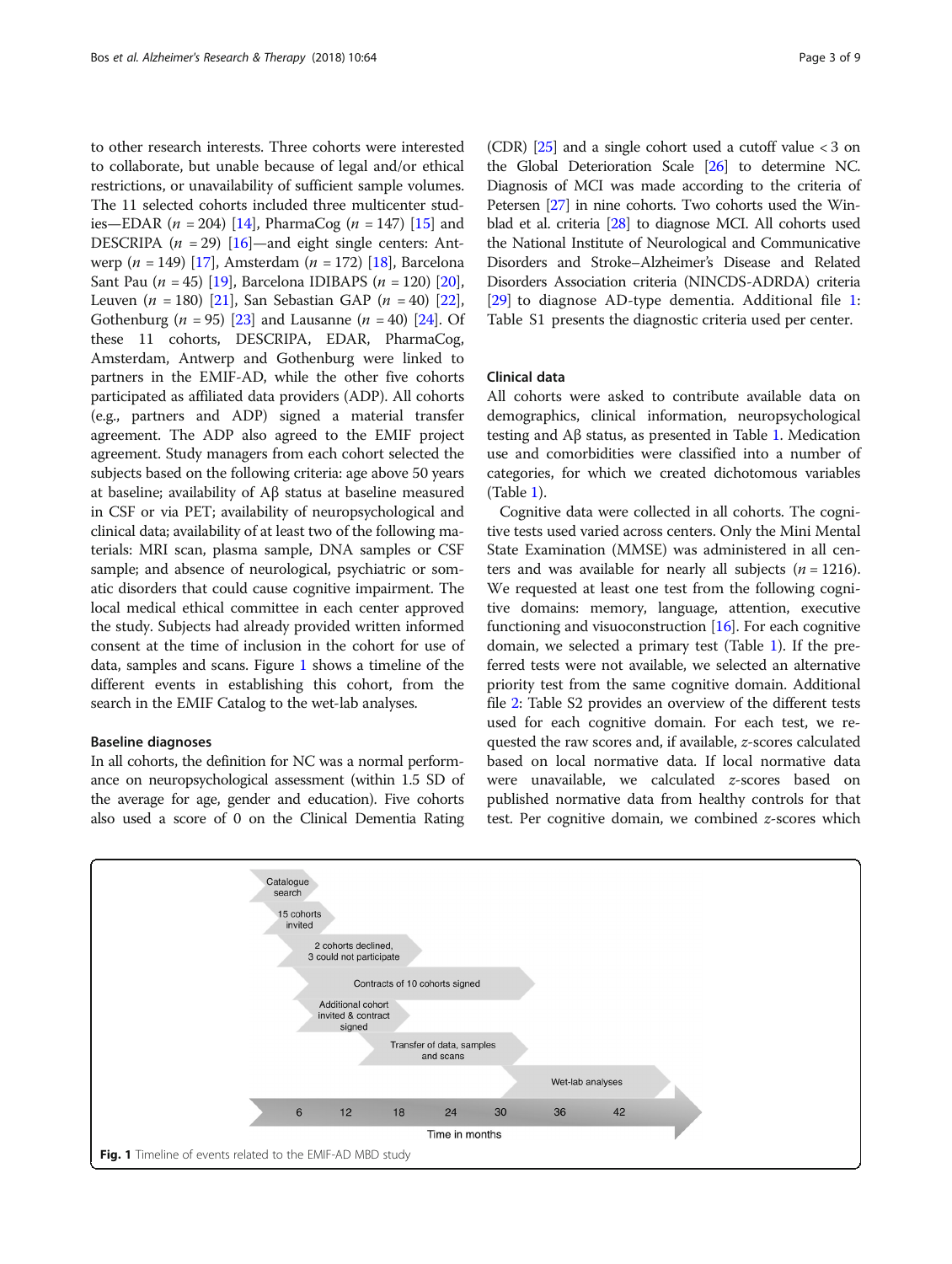## <span id="page-3-0"></span>Table 1 Clinical dataset

| Demographics                                               |
|------------------------------------------------------------|
| Age                                                        |
| Gender                                                     |
| Years of education                                         |
| <b>Clinical information</b>                                |
| Diagnosis                                                  |
| Medication use                                             |
| Cardiovascular medication                                  |
| Dementia medication                                        |
| Hormonal medication                                        |
| Psychopharmaceuticals                                      |
| Other medication                                           |
| Comorbidities                                              |
| Cardiovascular disorders                                   |
| Cardiovascular risk factors                                |
| Cerebrovascular disorders                                  |
| Endocrine disorders                                        |
| Neurological disorders                                     |
| Other cardiac disorders                                    |
| Psychiatric disorders                                      |
| Somatic disorders                                          |
| Family history of dementia                                 |
| First-degree relatives                                     |
| Second-degree relatives                                    |
| Functional impairment rating                               |
| Neuropsychological tests                                   |
| Memory, preferred test: AVLT                               |
| Language, preferred test: animal fluency                   |
| Attention, preferred test: Trail Making Test A             |
| Executive functioning, preferred test: Trail Making Test B |
| Visuoconstruction, preferred test: Rey complex figure copy |
| $A\beta$ measure <sup>a</sup>                              |
| CSF $A\beta_{42}$ value and local cutoff point             |

Amyloid PET SUV and local cutoff point

<sup>a</sup>At least one Aβ measure

Aβ amyloid-beta, AVLT Auditory Verbal Learning Test, CSF cerebrospinal fluid, PET positron emission tomography, SUV standardized uptake value

we used as a continuous variable, and we used a cutoff value of  $z$ -score  $<-1.5$  to define abnormality.

Clinical data were harmonized, pooled and stored on an online data platform using tranSMART [[30](#page-8-0)], now enriched for dementia research purposes through the EMIF-AD project.

## Plasma analyses

Initially, the minimum requested amount of plasma was 0.7 ml. If available, another 0.7 ml was requested to conduct additional analyses in a subgroup of subjects. In some cases, only 0.5 ml was available. Prior to the analyses, samples were checked visually for consistency and volume. Results of analyses were also quality checked by inspecting patterns of outliers, and excluding consistent outliers across analyses. Analyses conducted on these samples include: targeted analyses of plasma proteins identified previously [[31\]](#page-8-0) and confirmed in at least one

replication study, a panel of complement proteins nominated because of increasing evidence from genomics of the role of innate immunity in AD and analysis of plasma neurofilament light (NFL) chain; untargeted proteomic analyses using aptamer capture approaches; and untargeted and targeted metabolic analyses using a 883-metabolite panel for the targeted assay.

#### Genetic analyses

A total amount of 2.6 μg DNA or 1 ml whole blood, from which DNA was to be extracted, was requested for the genetic analyses. After performing routine quality checks on extracted DNA (e.g., agarose gel electrophoresis, determination of A260/280 and A260/230 ratios, PicoGreen quantification), we performed three types of assessments on each sample passing quality control: genome-wide SNP genotyping (Global Screening Array; Illumina, Inc.), genome-wide DNA methylation profiling (Infinium MethylationEPIC BeadChip; Illumina, Inc.) and whole exome sequencing.

## CSF analyses

The requested amount of CSF to conduct all planned analyses was 0.4 ml, which was used for untargeted proteomic and peptidomic analyses, and a number of targeted analyses measuring concentrations of  $Aβ_{38}$ ,  $Aβ_{40}$ ,  $Aβ_{42}$ , Aβ<sub>42/40</sub>, YKL-40, NFL and neurogranin (Ng). Prior to the analyses, CSF samples were checked visually for volume and absence of blood contamination.

## MRI analyses

MRI scans were assembled centrally, quality checked and assessed visually by a single rater. T1-weighted and, when available, FLAIR and/or T2\*/SWI images were used for qualitative visual rating, including medial temporal lobe atrophy [\[32](#page-8-0)], global cortical atrophy [\[33](#page-8-0)], white matter hyperintensities [\[34](#page-8-0)] and microbleeds (defined as small (< 10 mm) round foci of hypointense signal in brain parenchyma). 3D T1 scans were uploaded to the Neurgrid platform [\(https://neugrid4you.eu](https://neugrid4you.eu)) [[35](#page-8-0)] for storage and automated quantitative analyses. Volumetric analysis included assessment of hippocampal and whole brain volume and cortical thickness.

## Amyloid classification

Aβ status was defined by the CSF Aβ<sub>42/40</sub> of the central analyses, using a cutoff value of  $< 0.061$  to determine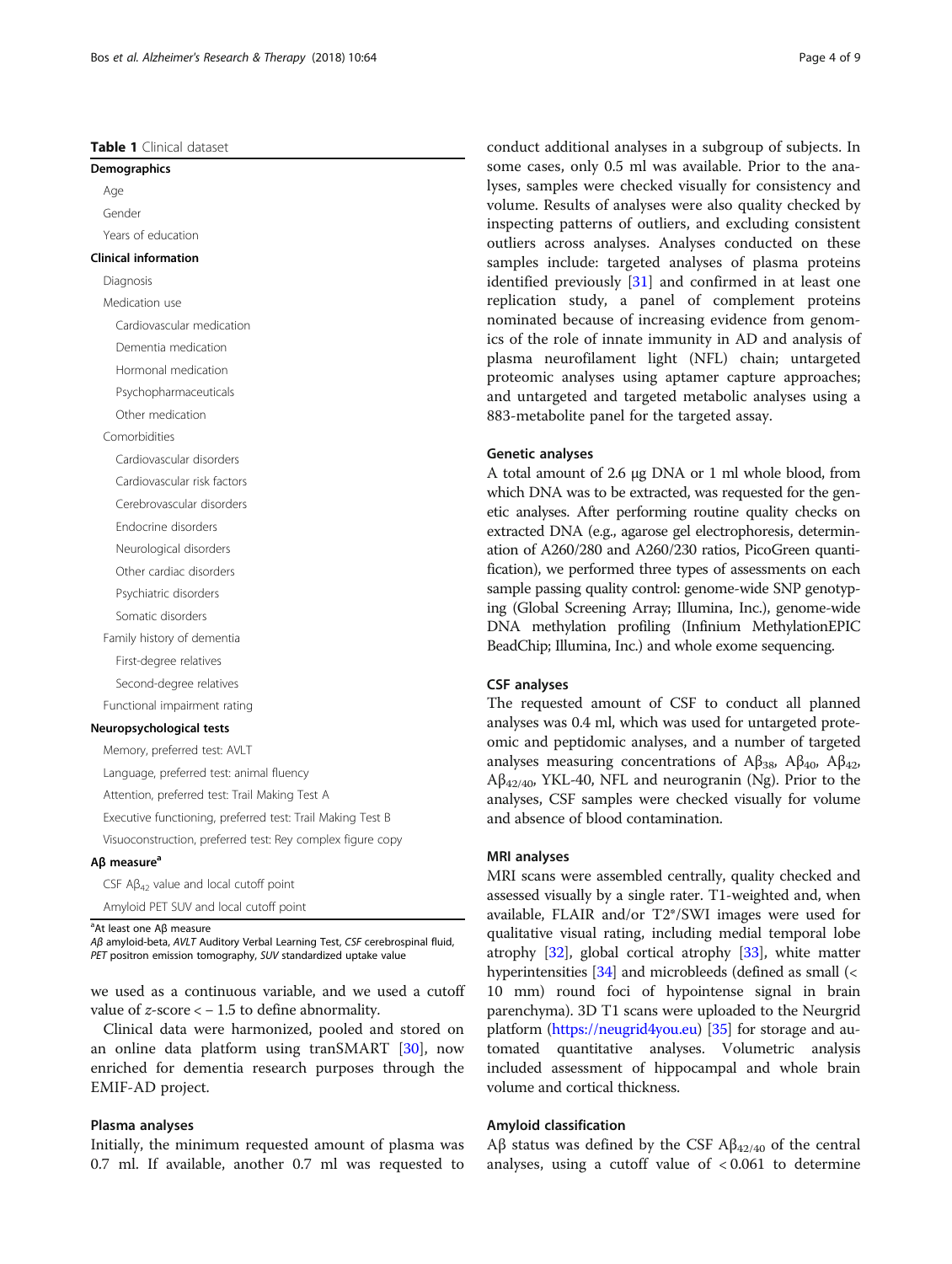abnormality (*n* = 770). The cutoff value for the  $A\beta_{42/40}$ ratio was determined based on mixture model analyses comparing the NC and AD groups in this dataset. When no CSF was contributed for central analyses, the local CSF A $\beta_{42}$  value (n = 271) or the standardized uptake value ratio (SUVR) on an amyloid PET scan  $(n = 180)$ with local cutoff values to determine abnormality were used (Additional file [3:](#page-6-0) Table S3).

## Statistical analyses

Baseline characteristics were compared between groups using ANOVA for continuous variables and chi-square for categorical variables. General linear mixed models with random intercepts and slopes by study were used to examine the influence of Aβ status on MMSE performance and decline over time, adjusted for age, gender and years of education. Missing values for APOE genotype  $(n = 12)$  and years of education ( $n = 105$ ) were imputed using regression within study with at least two significant predictors (i.e., age, gender, MMSE, etc.). Statistical analyses were performed using R Statistical Software (version 3.3.3) and SPSS (version 24), with significance defined as  $p < 0.05$ .

### Results

We initially sought to identify 1000 individuals with data available in all modalities. However, because not all studies could contribute data for all modalities, we included more participants to meet the aimed number of individuals for each modality. In total, 1221 subjects were included in the study, with a mean age of 67.9 (SD 8.3) years. Six hundred and sixty-seven (54%) were female and the average education level was 11.7 (SD 4.1) years. At baseline, 492 (40%)

Table 2 Baseline characteristics by clinical diagnosis and Aβ status

subjects had NC, 527 (43%) subjects had a diagnosis of MCI and 202 (17%) subjects had a clinical diagnosis of AD-type dementia. For 758 (62%) individuals there were follow-up data available (e.g., at least a clinical diagnosis or MMSE at follow-up): 217 (44%) NC subjects, 398 (76%) MCI subjects and 143 (71%) demented subjects. The average follow-up time for all 758 individuals was 2.3 (SD 1.2) years. Per diagnostic groups, the average clinical follow-up time was: NC 2.4 (SD 0.9) years, MCI 2.2 (SD 1.3) years and AD 2.2 (SD 1.4) years.

Table 2 presents the baseline characteristics of the sample by Aβ status and by baseline diagnosis. In the NC and MCI groups, the Aβ+ subjects were older than the Aβ– subjects (NC,  $p = 0.002$ ; MCI,  $p < 0.001$ ). In all diagnostic groups, Aβ+ subjects were more likely to be an APOE ε4 carrier (all  $p < 0.001$ ). In the MCI subjects only, there was a difference in baseline MMSE score between the Aβ groups ( $p = 0.001$ ). Regarding cognitive domains, we found differences in memory  $(p < 0.001)$ and executive functioning ( $p = 0.042$ ) z-scores in individuals with MCI. In individuals with AD-type dementia we found that Aβ+ individuals performed worse on an executive functioning task ( $p = 0.013$ ).

Table [3](#page-5-0) presents the number of subjects per modality by diagnostic category. Plasma samples were contributed for 1189 (97%) subjects, DNA for 929 (76%) subjects, MRI scans for 862 (71%) subjects and CSF for 770 (63%) subjects. There were 482 (40%) subjects who contributed material in all modalities. Of this subsample, 89 (18%) subjects had NC, 318 (66%) subjects MCI and 75 (16%) subjects had a diagnosis of AD-type dementia at baseline.

|                               |         | Normal cognition |               | <b>MCI</b>  |                           | AD-type dementia |                |  |
|-------------------------------|---------|------------------|---------------|-------------|---------------------------|------------------|----------------|--|
|                               |         | $A\beta-$        | $A\beta +$    | $AB-$       | $A\beta +$                | $AB-$            | $A\beta +$     |  |
|                               | Total n | $n = 365$        | $n = 127$     | $n = 220$   | $n = 307$                 | $n = 27$         | $n = 175$      |  |
| Age (years)                   | 1221    | 64.4 (7.6)       | 66.9 (7.9)**  | 68.3 (8.2)  | 70.7 (7.4)***             | 73.0 (8.4)       | 69.9(8.8)      |  |
| Female, n                     | 1221    | 203 (56)         | 66 (52)       | 108 (49)    | 172 (56)                  | 12(44)           | 96 (55)        |  |
| Education (years)             | 1221    | 13.5(3.7)        | $12.7(4.0)$ * | 10.6(3.8)   | 10.8(3.7)                 | 8.5(4.4)         | $10.6(3.8)$ ** |  |
| APOE ε4 carrier, n            | 1221    | 122 (33)         | 76 (60)***    | 46 (21)     | $200(65)$ ***             | 7(26)            | $114(65)$ ***  |  |
| Mean follow-up time (years)   | 758     | 2.3(0.8)         | 2.5(1.1)      | 2.2(1.3)    | 2.2(1.3)                  | 1.7(0.9)         | 2.2(1.4)       |  |
| MMSE score                    | 1215    | 28.9(1.1)        | 28.8(1.2)     | 27.0(2.3)   | 25.9 (2.7)***             | 21.5(5.4)        | 21.7(4.6)      |  |
| Memory delayed z-score        | 1049    | 0.1(1.1)         | 0.0(1.2)      | $-0.9(1.3)$ | $-1.4(1.4)$ ***           | $-2.2(1.2)$      | $-2.4(1.1)$    |  |
| Language z-score              | 1181    | $-0.2(1.0)$      | $-0.1(1.0)$   | $-0.7(1.2)$ | $-1.0(2.0)$               | $-1.9(1.2)$      | $-2.3(2.4)$    |  |
| Attention z-score             | 1128    | 0.3(1.1)         | 0.2(0.9)      | $-1.0(1.8)$ | $-1.0(1.8)$               | $-2.1(2.5)$      | $-2.1$ (2.0)   |  |
| Executive functioning z-score | 976     | 0.3(1.1)         | 0.1(1.1)      | $-0.9(1.9)$ | $-1.4$ (2.1) <sup>*</sup> | $-1.2$ (2.5)     | $-3.4$ (2.8)*  |  |
| Visuoconstruction z-score     | 664     | 0.2(1.4)         | 0.2(0.8)      | $-0.3(1.7)$ | $-0.4(1.8)$               | $-2.1(2.4)$      | $-1.3(2.0)$    |  |
|                               |         |                  |               |             |                           |                  |                |  |

Results are mean (standard deviation) for continuous variables or frequency (%) for dichotomous variables

Aβ amyloid-beta, AD Alzheimer's disease, APOE apolipoprotein E, MCI mild cognitive impairment, MMSE Mini Mental State Examination

 $*p$  < 0.05 in comparison to Aß– group

\*\*p < 0.01in comparison to Aβ– group

\*\*\*p < 0.001 in comparison to Aβ– group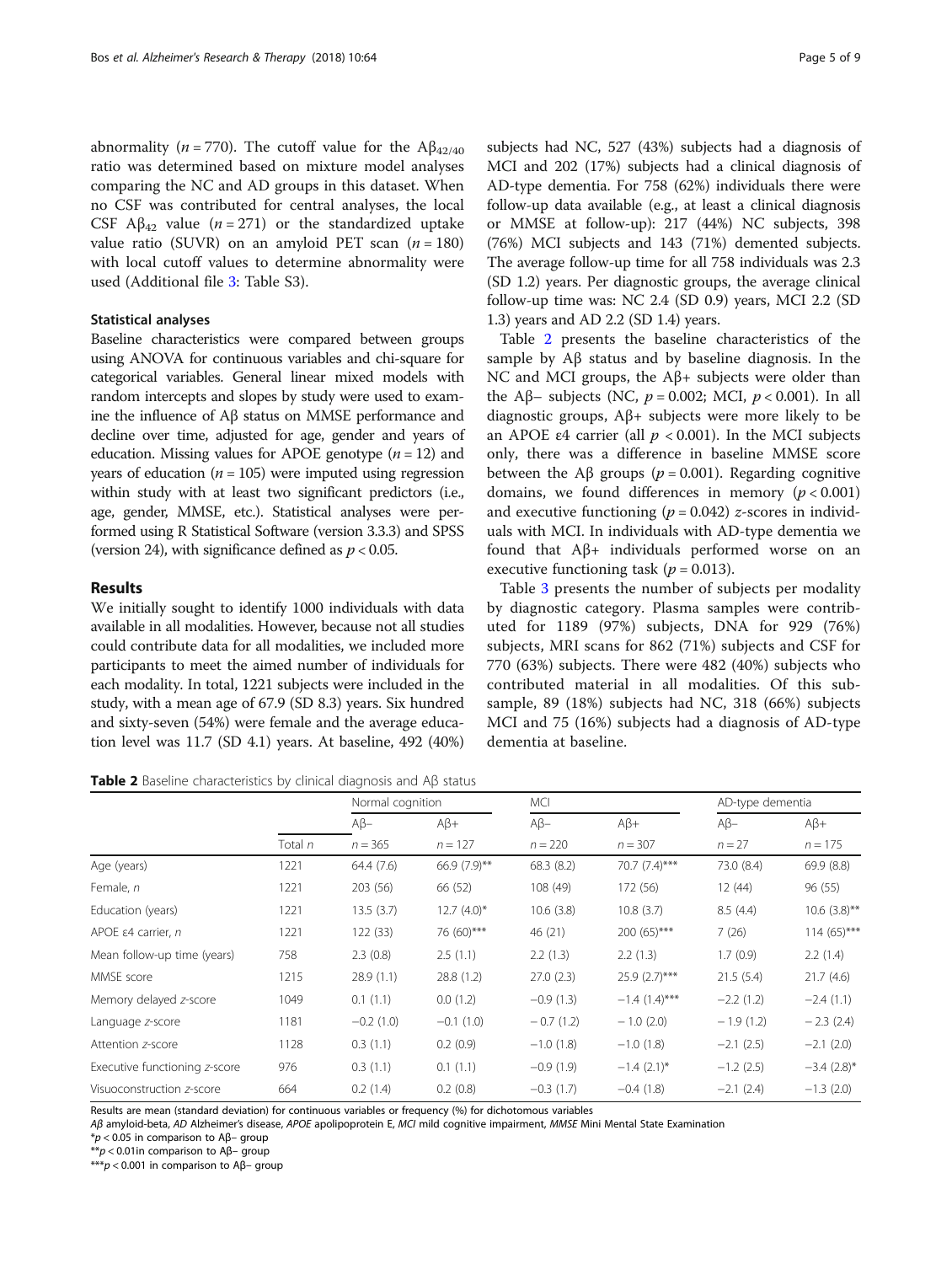CSF cerebrospinal fluid, DESCRIPA development of screening guidelines and clinical criteria for predementia Alzheimer's disease, EDAR beta amyloid oligomers in the early diagnosis of AD and as a marker for treatment reponse, GAP gipuzkoa Alzheimer project, IDIBAPS institut d'investigacions biomèdiques August Pi i Sunyer, MCI mild cognitive impairment, MRI magnetic resonance imaging, NC normal cognition

Table 4 and Fig. [2](#page-6-0) show the effect of  $\mathbf{A}\beta$  on MMSE scores over time for each diagnostic group, adjusted for demographics. At baseline, there is only a difference in MMSE for the MCI group ( $p < 0.001$ ). In the NC and MCI groups, the Aβ+ individuals in the NC and MCI groups

Table 4 Effect of Aβ on MMSE scores over time by diagnostic group

| <b>Diagnosis</b> | n | Baseline                                               | $p$ value Slope |                          | $p$ value |
|------------------|---|--------------------------------------------------------|-----------------|--------------------------|-----------|
| NC.              |   | $482 - 0.35 \pm 0.20$ 0.170                            |                 | $-0.60 \pm 0.13$ < 0.001 |           |
| <b>MCL</b>       |   | $459 - 1.56 \pm 0.24$ < 0.001 $-0.60 \pm 0.14$ < 0.001 |                 |                          |           |
|                  |   | AD dementia $162 -0.05 \pm 1.05$ 0.965                 |                 | $-0.21 + 0.64$ 0.742     |           |

Numbers are linear mixed-model coefficients ± standard error, relative to the Aβ– group, adjusted for age, gender and years of education Aβ amyloid-beta, AD Alzheimer's disease, MCI mild cognitive impairment, MMSE Mini Mental State Examination, NC normal cognition

| Cohort          | Diagnosis        | Clinical data | Plasma | <b>DNA</b>               | MRI                      | CSF                      |
|-----------------|------------------|---------------|--------|--------------------------|--------------------------|--------------------------|
| Amsterdam       | <b>NC</b>        | 30            | 29     | 26                       | 30                       | 30                       |
|                 | <b>MCI</b>       | 82            | 80     | 68                       | 82                       | 82                       |
|                 | AD-type dementia | 60            | 60     | 53                       | 60                       | 60                       |
| Antwerp         | <b>MCI</b>       | 103           | 100    | 101                      | 50                       | 103                      |
|                 | AD-type dementia | 46            | 47     | 46                       | 0                        | 46                       |
| <b>DESCRIPA</b> | <b>NC</b>        | 12            | 12     | 8                        | 5                        | 12                       |
|                 | <b>MCI</b>       | 17            | 17     | 12                       | 9                        | 17                       |
| <b>EDAR</b>     | <b>NC</b>        | 48            | 47     | 42                       | 14                       | 47                       |
|                 | <b>MCI</b>       | 77            | 75     | 65                       | 24                       | 75                       |
|                 | AD-type dementia | 79            | 78     | 69                       | 19                       | 76                       |
| GAP             | <b>NC</b>        | 40            | 40     | 40                       | 38                       | 40                       |
| Gothenburg      | <b>NC</b>        | 49            | 48     | -                        | 48                       | -                        |
|                 | <b>MCI</b>       | 46            | 44     |                          | 46                       | -                        |
| <b>IDIBAPS</b>  | <b>NC</b>        | 76            | 77     | -                        | 40                       | -                        |
|                 | <b>MCI</b>       | 27            | 27     | $\overline{\phantom{0}}$ | 14                       | $\overline{\phantom{0}}$ |
|                 | AD-type dementia | 17            | 16     | $\overline{\phantom{0}}$ | 14                       | $\qquad \qquad -$        |
| Lausanne        | <b>NC</b>        | 12            | 12     | 12                       | 12                       | 12                       |
|                 | <b>MCI</b>       | 28            | 28     | 28                       | 27                       | 28                       |
| Leuven          | <b>NC</b>        | 180           | 163    | 168                      | 179                      | $\equiv$                 |
| PharmaCog       | <b>MCI</b>       | 147           | 144    | 146                      | 147                      | 147                      |
| Sant Pau        | <b>NC</b>        | 45            | 45     | 45                       | $\overline{\phantom{0}}$ |                          |
| Total           | <b>NC</b>        | 492           | 473    | 341                      | 366                      | 141                      |
|                 | <b>MCI</b>       | 527           | 515    | 420                      | 399                      | 452                      |
|                 | AD-type dementia | 202           | 201    | 168                      | 100                      | 182                      |
|                 | Overall          | 1221          | 1189   | 929                      | 865                      | 775                      |

<span id="page-5-0"></span>Table 3 Number of subjects from different cohorts for each modality by diagnosis

decline at a faster rate than the A $\beta$ – individuals (NC,  $p <$ 0.001; MCI,  $p < 0.001$ ). For the demented subjects, A $\beta$  did not influence the rate of decline (Table 4, Fig. [2](#page-6-0)).

## **Discussion**

The aim of the EMIF consortium is to enable the reutilization of preexisting data including the finding and assessment of relevant datasets and facilitation of their interoperability and reuse. For the EMIF-AD component, a major use-case objective has been to use the processes and tools established in the consortium to generate a novel cross-cohort data and sample collection for the discovery and validation of biomarkers for use in clinical trials using a multimodal and endophenotype design. The first results presented in this report confirm the central roles of Aβ and APOE ε4 in the pathogenesis of AD, which is consistent with findings from other large cohorts [\[36,](#page-8-0) [37](#page-8-0)]. The molecular studies are ongoing and will be reported in future publications.

AD is a complex and multifactorial disorder, which underscores the need for multimodal studies with sufficient statistical power [\[38\]](#page-8-0). To date these large studies are scarce, especially those including subjects across the whole clinical AD spectrum. To our knowledge, the only other large-scale studies that collected plasma, DNA, CSF and imaging material from individuals in various cognitive stages are the Alzheimer's Disease Neuroimaging Initiative (ADNI) [[36](#page-8-0)] and the Australian Imaging, Biomarkers and Lifestyle (AIBL) study of aging [[37](#page-8-0)] studies. Since these datasets are so unique, findings from these studies are difficult to validate. The current study will not only be of great additional value due to its explorative nature and complementary laboaratory analyses, but also because previous findings can be validated in a large-size cohort with multimodal data. We collected a wide variety of clinical variables including neuropsychological tests, comorbidities, medication use and psychiatric questionnaires. All of the clinical data and results from the multimodal wet-lab analyses will be stored on an online, secure data platform (tranSMART). Research proposals can be submitted via the EMIF-AD Catalog [\(https://emif-catalo](https://emif-catalogue.eu)[gue.eu](https://emif-catalogue.eu)) to work with these data, which require approval from the EMIF-AD team and the data-owners.

Besides the major advantages, this study also has some limitations. Currently, we do not have clinical follow-up data for all subjects, as some centers are still in the process of collecting these. However, these data may be added to the database in the future. Also, the data, samples and scans contributed to this study were collected at different centers and were not collected using the same protocol, which will lead to preanalytical variability. To limit this variability, the samples were analyzed centrally and the clinical data were harmonized using standardized values and dichotomous variables.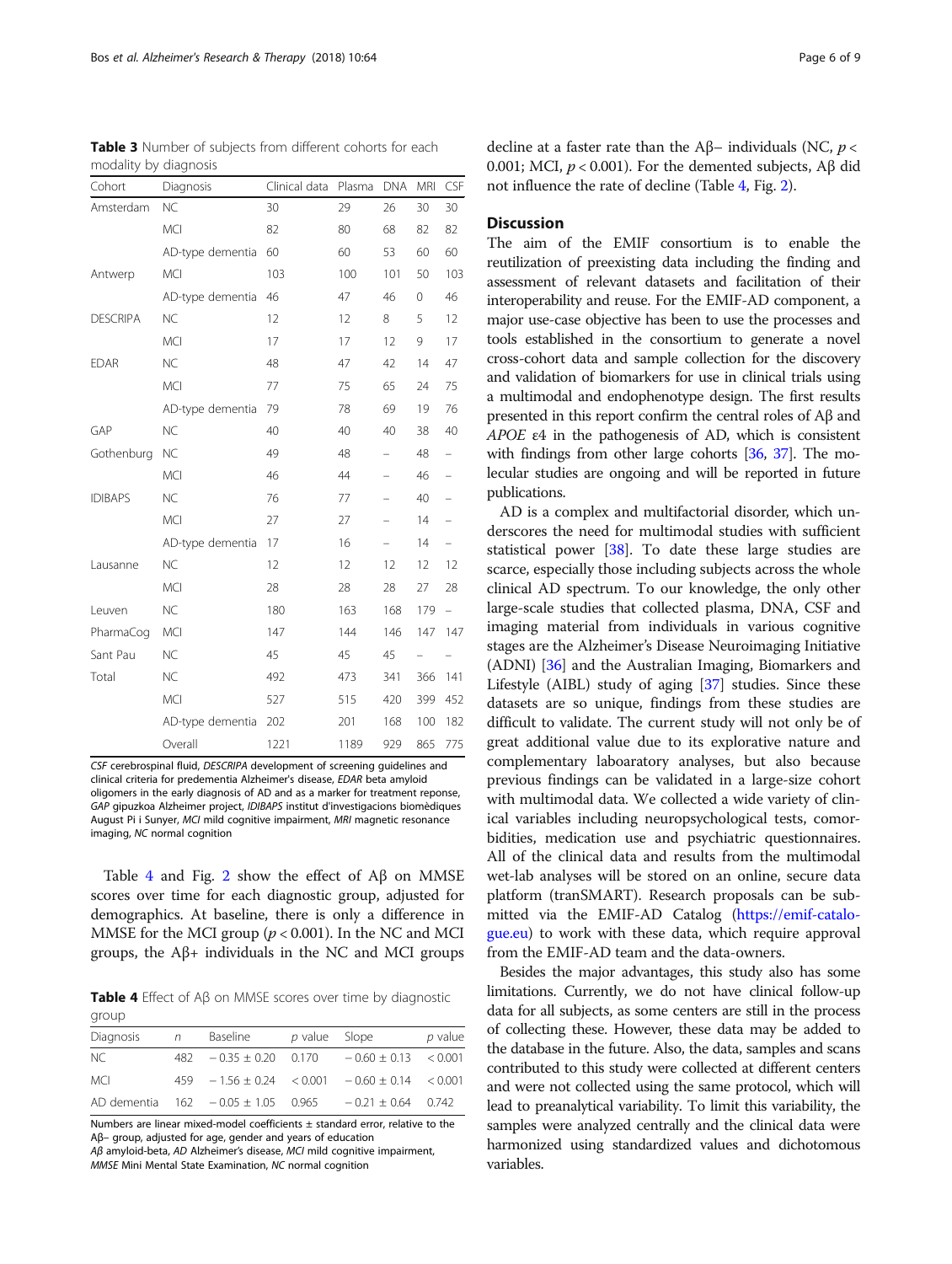<span id="page-6-0"></span>

## Conclusion

The various complementary analyses conducted in plasma, DNA and CSF and on MRI scans in a large-sized cohort of individuals across the clinical AD spectrum provide a unique opportunity to discover novel diagnostic and prognostic markers, and will also increase knowledge into the AD pathophysiology, which is required for the development of novel therapeutic interventions.

## Additional files

[Additional file 1:](https://doi.org/10.1186/s13195-018-0396-5) Table S1. Diagnostic criteria per cohort. Cohorts, countries, number of subjects and diagnostic criteria used for NC, MCI and AD dementia (DOCX 90 kb)

[Additional file 2:](https://doi.org/10.1186/s13195-018-0396-5) Table S2. Number of subjects per test by cognitive domain at baseline. Number of subjects per test and norms used in domains of global cognition, memory, language, attention, executive functioning and visuoconstruction (DOCX 90 kb)

[Additional file 3:](https://doi.org/10.1186/s13195-018-0396-5) Table S3. Biomarker protocol information for each cohort. Protocol information for PET, CSF and plasma biomarker collection (DOCX 100 kb)

[Additional file 4:](https://doi.org/10.1186/s13195-018-0396-5) Table S4. Ethical approval committee of each center. Ethical approval committees in each of the participating centers (DOCX 109 kb)

#### Abbreviations

AD: Alzheimer's disease; ADP: Affiliated data provider; APOE: Apolipoprotein E; Aβ: Amyloid-beta; CSF: Cerebrospinal fluid; IMI: Innovative Medicine Initiative; MCI: Mild cognitive impairment; MMSE: Mini Mental State Examination; MRI: Magnetic resonance imaging; NC: Normal cognition; NFL: Neurofilament light; Ng: Neurogranin; PET: Positron emission tomography

#### Acknowledgements

The authors would like to thank all people involved in data and sample collection and/or logistics across the different centers, and in particular: Marije Benedictus, Wiesje van de Flier, Charlotte Teunissen, Ellen De Roeck, Naomi De Roeck, Ellis Niemantsverdriet, Charisse Somers, Babette Reijs, Andrea Izagirre Otaegi, Mirian Ecay Torres, Sindre Rolstad, Eva Bringman, Domilé Tautvydaité, Barbara Moullet, Charlotte Evenepoel, Isabelle Cleynen, Bea Bosch, Daniel Alcolea Rodriguez, Moira Marizzoni, Alberto Redolfi and Paolo Bosco.

#### Funding

The present study was conducted as part of the EMIF-AD project which has received support from the Innovative Medicines Initiative Joint Undertaking under EMIF grant agreement n° 115372, the resources of which are composed of financial contribution from the European Union's Seventh Framework Program (FP7/2007–2013) and EFPIA companies' in kind contribution. The DESCRIPA study was funded by the European Commission within the 5th framework program (QLRT-2001-2455). The EDAR study was funded by the European Commission within the 5th framework program (contract # 37670). The Leuven cohort was funded by the Stichting voor Alzheimer Onderzoek (grant numbers #11020, #13007 and #15005). RV is a senior clinical investigator of the Flemish Research Foundation (FWO). The San Sebastian GAP study is partially funded by the Department of Health of the Basque Government (allocation 17.0.1.08.12.0000.2.454.01.41142.001.H). The authors acknowledge the contribution of the personnel of the Genomic Service Facility at the VIB-U Antwerp Center for Molecular Neurology. The research at VIB-CMN is funded in part by the University of Antwerp Research Fund.

#### Availability of data and materials

The dataset presented in the current study is available upon request and after approval of each data provider, via the EMIF-AD platform [\(https://emif](https://emif-catalogue.eu)[catalogue.eu;](https://emif-catalogue.eu) [http://www.emif.eu/about/emif-ad](http://www.emif.eu/about/emif-ad))).

#### Authors' contributions

IB contributed to study coordination, data management and statistical analyses, and wrote the manuscript. SV contributed to study coordination and wrote the manuscript. RV, PS, SE, GF, JLM, AW, AL, JP and PM-L contributed to data and sample collection. AB was responsible for plasma proteomic analyses. RD was responsible for multimodal analyses. CL-Q was responsible for plasma metabolomics analyses. KS and CVB were responsible for genetics (exome sequencing). LB was responsible for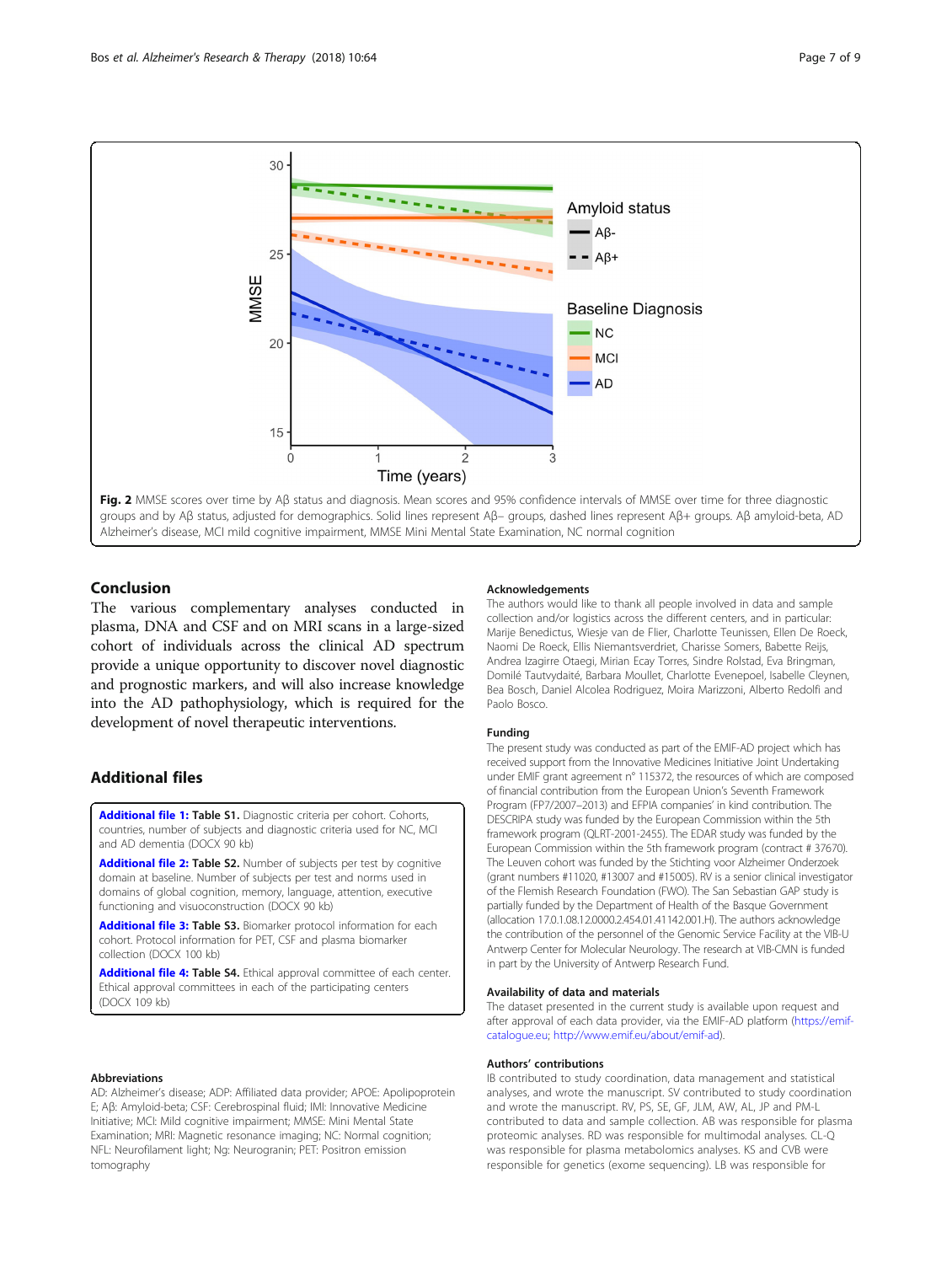<span id="page-7-0"></span>genetics (DNA extraction and QC, genome-wide SNP genotyping and methylation profiling). MtK and FB were responsible for MRI analyses. HZ was responsible for CSF analyses. SL and JS contributed to study design and study coordination. PJV contributed to study design and study coordination, and wrote the manuscript. All authors read and approved the final manuscript.

#### Ethics approval and consent to participate

Written informed consent was obtained from all participants before inclusion in the study. The medical ethics committee at each site approved the study (Additional file [4](#page-6-0): Table S4).

#### Competing interests

The authors declare that they have no competing interests.

#### Publisher's Note

Springer Nature remains neutral with regard to jurisdictional claims in published maps and institutional affiliations.

#### Author details

1 Alzheimer Centrum Limburg, Maastricht University, Maastricht, the Netherlands. <sup>2</sup>University Hospital Leuven, Leuven, Belgium. <sup>3</sup>Laboratory for Cognitive Neurology, Department of Neurosciences, KU Leuven, Leuven, Belgium. <sup>4</sup> Alzheimer Center and Department of Neurology, VU University Medical Center, Amsterdam, the Netherlands. <sup>5</sup>Reference Center for Biological Markers of Dementia (BIODEM), University of Antwerp, Antwerp, Belgium. <sup>6</sup>Department of Neurology and Memory Clinic, Hospital Network Antwerp (ZNA) Middelheim and Hoge Beuken, Antwerp, Belgium. <sup>7</sup>University of Antwerp, Antwerp, Belgium. <sup>8</sup>University of Geneva, Geneva, Switzerland.<br><sup>9</sup>IPCCS Institute Contro San Giovanni di Dio Eatobonofratelli. Broscia. Italy <sup>9</sup>IRCCS Instituto Centro San Giovanni di Dio Fatebenefratelli, Brescia, Italy. 10Alzheimer's Disease & Other Cognitive Disorders Unit, Hospital Clínic—IDIBAPS, Barcelona, Spain. <sup>11</sup>Barcelona Beta Brain Research Center, Fundació Pasqual Maragall, Barcelona, Spain. 12Institute of Neuroscience and Physiology, Moelndal, Sweden. 13Hospital de la Santa Creu i Sant Pau, Barcelona, Spain. 14Geriatric Psychiatry, Department of Mental Health and Psychiatry, Geneva University Hospitals, Geneva, Switzerland. <sup>15</sup>Department of Psychiatry, University Hospital of Lausanne, Lausanne, Switzerland. <sup>16</sup>Center for Research and Advanced Therapies, CITA—Alzheimer Foundation, San Sebastian, Spain. <sup>17</sup>University of Oxford, Oxford, UK. <sup>18</sup>King's College London, London, UK. <sup>19</sup>NIHR Biomedical Research Centre for Mental Health and Biomedical Research Unit for Dementia at South London and Maudsley NHS Foundation, London, UK. <sup>20</sup>Farr Institute of Health Informatics Research, UCL Institute of Health Informatics, University College London, London, UK. <sup>21</sup>NIHR University College London Hospitals Biomedical Research Centre, London, UK.<sup>22</sup>Neurodegenerative Brain Diseases Group, VIB-Department of Molecular Genetics, Antwerp, Belgium. <sup>23</sup>Institute Born-Bunge, University of Antwerp, Antwerp, Belgium.<sup>24</sup>Lübeck Interdisciplinary Platform for Genome Analytics, University of Lübeck, Lübeck, Germany. <sup>25</sup>School of Public Health, Imperial College London, London, UK. <sup>26</sup>Department of Psychology, University of Oslo, Oslo, Norway. 27Department of Radiology and Nuclear Medicine, VU University Medical Center, Amsterdam, the Netherlands. <sup>28</sup>Department of Psychiatry and Neurochemistry, University of Gothenburg, Mölndal, Sweden. <sup>29</sup>Clinical Neurochemistry Laboratory, Sahlgrenska University Hospital, Mölndal, Sweden. 30Department of Molecular Neuroscience, UCL Institute of Neurology, London, UK.<sup>31</sup>UK Dementia Research Institute, London, UK. <sup>32</sup>Experimental Medicine, Janssen Pharmaceutical Companies, Beerse, Belgium. <sup>33</sup>Department of Psychiatry & Neuropsychology, School for Mental Health and Neuroscience, Alzheimer Center Limburg, Maastricht University, Universiteitssingel 40, Box 34, P.O. Box 616, 6200, MD, Maastricht, the Netherlands.

#### Received: 10 October 2017 Accepted: 8 June 2018 Published online: 06 July 2018

#### References

1. Jack CR, Knopman DS, Jagust WJ, Petersen RC, Weiner MW, Aisen PS, Shaw LM, Vemuri P, Wiste HJ, Weigand SD, et al. Tracking pathophysiological processes in Alzheimer's disease: an updated hypothetical model of dynamic biomarkers. Lancet Neurol. 2013;12(2):207–16.

- 2. Bateman RJ, Xiong C, Benzinger TL, Fagan AM, Goate A, Fox NC, Marcus DS, Cairns NJ, Xie X, Blazey TM, et al. Clinical and biomarker changes in dominantly inherited Alzheimer's disease. N Engl J Med. 2012;367(9):795–804.
- 3. Sperling R, Mormino E, Johnson K. The evolution of preclinical Alzheimer's disease: implications for prevention trials. Neuron. 2014;84(3):608–22.
- 4. Mattsson N, Carrillo MC, Dean RA, Devous MD Sr, Nikolcheva T, Pesini P, Salter H, Potter WZ, Sperling RS, Bateman RJ, et al. Revolutionizing Alzheimer's disease and clinical trials through biomarkers. Alzheimers Dement (Amst). 2015;1(4):412–9.
- 5. Hampel H, Frank R, Broich K, Teipel SJ, Katz RG, Hardy J, Herholz K, Bokde AL, Jessen F, Hoessler YC, et al. Biomarkers for Alzheimer's disease: academic, industry and regulatory perspectives. Nat Rev Drug Discov. 2010;9(7):560–74.
- 6. Vandenberghe R, Adamczuk K, Dupont P, Laere KV, Chetelat G. Amyloid PET in clinical practice: its place in the multidimensional space of Alzheimer's disease. Neuroimage Clin. 2013;2:497–511.
- 7. Scheltens P, Blennow K, Breteler MM, de Strooper B, Frisoni GB, Salloway S, Van der Flier WM. Alzheimer's disease. Lancet. 2016;388(10043):505–17.
- Duits FH, Prins ND, Lemstra AW, Pijnenburg YA, Bouwman FH, Teunissen CE, Scheltens P, van der Flier WM. Diagnostic impact of CSF biomarkers for Alzheimer's disease in a tertiary memory clinic. Alzheimers Dement. 2015;11(5):523–32.
- 9. Rathore S, Habes M, Iftikhar MA, Shacklett A, Davatzikos C. A review on neuroimaging-based classification studies and associated feature extraction methods for Alzheimer's disease and its prodromal stages. NeuroImage. 2017;155:530–48.
- 10. Laske C. Blood-based biomarkers in Alzheimer disease: where are we now and where have we to go? JAMA Neurol. 2013;70(1):133.
- 11. Snyder HM, Carrillo MC, Grodstein F, Henriksen K, Jeromin A, Lovestone S, Mielke MM, O'Bryant S, Sarasa M, Sjogren M, et al. Developing novel blood-based biomarkers for Alzheimer's disease. Alzheimers Dement. 2014;10(1):109–14.
- 12. Galasko D, Golde TE. Biomarkers for Alzheimer's disease in plasma, serum and blood—conceptual and practical problems. Alzheimers Res Ther. 2013;5(2):10.
- 13. Baird AL, Westwood S, Lovestone S. Blood-based proteomic biomarkers of Alzheimer's disease pathology. Front Neurol. 2015;6:236.
- 14. Reijs BLR, Ramakers I, Elias-Sonnenschein L, Teunissen CE, Koel-Simmelink M, Tsolaki M, Wahlund LO, Waldemar G, Hausner L, Johannsen P, et al. Relation of odor identification with Alzheimer's disease markers in cerebrospinal fluid and cognition. J Alzheimers Dis. 2017;60(3):1025–34.
- 15. Galluzzi S, Marizzoni M, Babiloni C, Albani D, Antelmi L, Bagnoli C, Bartres-Faz D, Cordone S, Didic M, Farotti L, et al. Clinical and biomarker profiling of prodromal Alzheimer's disease in workpackage 5 of the Innovative Medicines Initiative PharmaCog project: a 'European ADNI study. J Intern Med. 2016;279(6):576–91.
- 16. Visser PJ, Verhey FR, Boada M, Bullock R, De Deyn PP, Frisoni GB, Frolich L, Hampel H, Jolles J, Jones R, et al. Development of screening guidelines and clinical criteria for predementia Alzheimer's disease. The DESCRIPA study. Neuroepidemiology. 2008;30(4):254–65.
- 17. Somers C, Struyfs H, Goossens J, Niemantsverdriet E, Luyckx J, De Roeck N, De Roeck E, De Vil B, Cras P, Martin JJ, et al. A decade of cerebrospinal fluid biomarkers for Alzheimer's disease in Belgium. J Alzheimers Dis. 2016;54(1):383–95.
- 18. van der Flier WM, Pijnenburg YA, Prins N, Lemstra AW, Bouwman FH, Teunissen CE, van Berckel BN, Stam CJ, Barkhof F, Visser PJ, et al. Optimizing patient care and research: the Amsterdam Dementia Cohort. J Alzheimers Dis. 2014;41(1):313–27.
- 19. Alcolea D, Carmona-Iragui M, Suarez-Calvet M, Sanchez-Saudinos MB, Sala I, Anton-Aguirre S, Blesa R, Clarimon J, Fortea J, Lleo A. Relationship between beta-Secretase, inflammation and core cerebrospinal fluid biomarkers for Alzheimer's disease. J Alzheimers Dis. 2014;42(1):157–67.
- 20. Fortea J, Sala-Llonch R, Bartres-Faz D, Bosch B, Llado A, Bargallo N, Molinuevo JL, Sanchez-Valle R. Increased cortical thickness and caudate volume precede atrophy in PSEN1 mutation carriers. J Alzheimers Dis. 2010;22(3):909–22.
- 21. Adamczuk K, Schaeverbeke J, Nelissen N, Neyens V, Vandenbulcke M, Goffin K, Lilja J, Hilven K, Dupont P, Van Laere K, et al. Amyloid imaging in cognitively normal older adults: comparison between (18)Fflutemetamol and (11)C-Pittsburgh compound B. Eur J Nucl Med Mol Imaging. 2016;43(1):142–51.